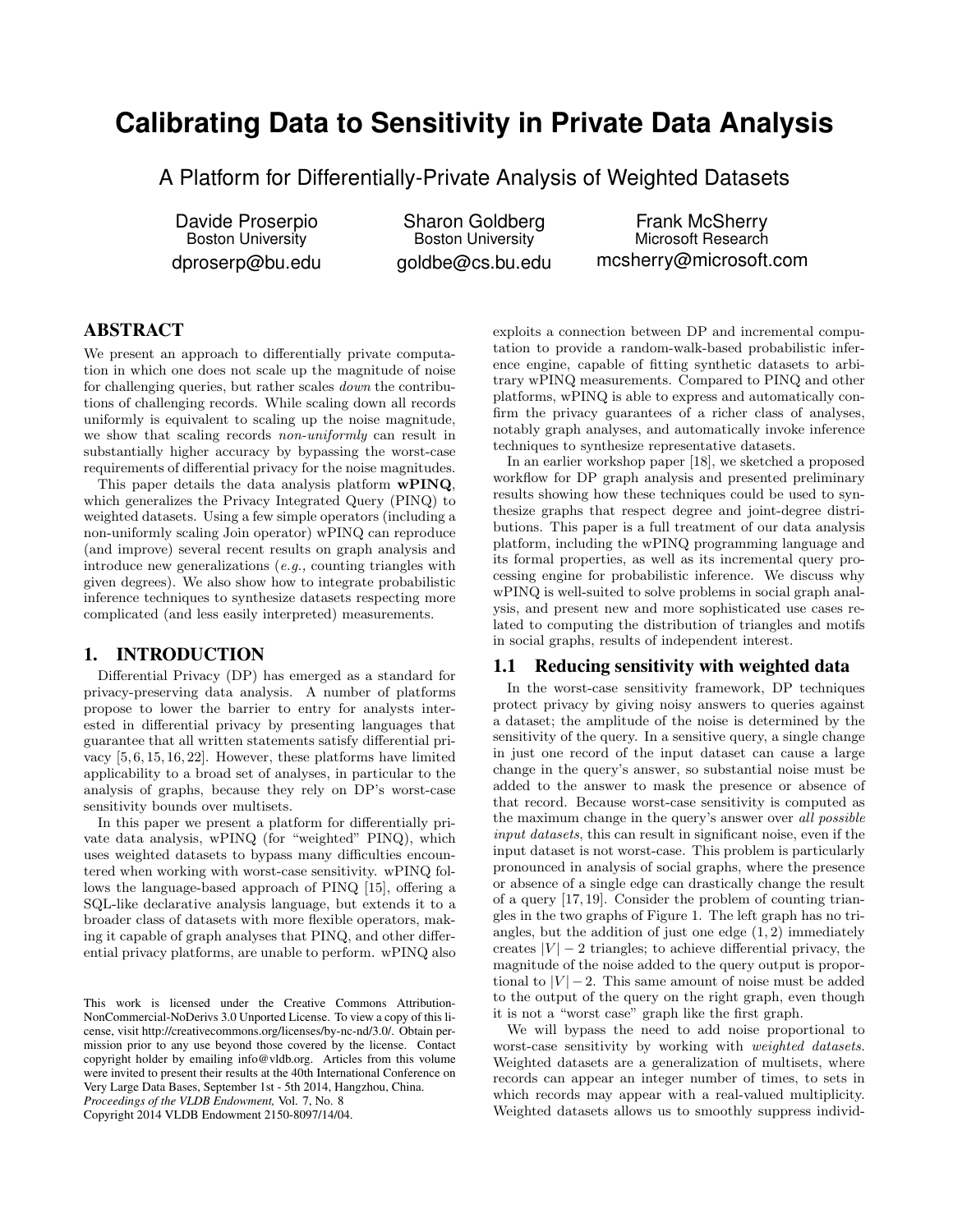

Figure 1: (left) Worst- and (right) best-case graphs for the problem of privately counting triangles.

ual 'troublesome' records (i.e., records that necessitate extra noise to preserve privacy) by scaling down their influence in the output. We scale down the weight of these individual troublesome output records by the minimal amount they do require, rather than scale up the amplitude of the noise applied to all records by the maximal amount they may require. This data-dependent rescaling introduces inaccuracy only when and where the data call for it, bypassing many worst-case sensitivity bounds, especially for graphs.

Returning to the example in Figure 1, if the weight of each output triangle  $(a, b, c)$  is set to be  $1/\max\{d_a, d_b, d_c\}$  where  $d_a$  is the degree of node a, the presence or absence of any single input edge can alter only a constant total amount of weight across all output triangles. (This is because any edge  $(a, b)$  can create at most max $\{d_a, d_b\}$  triangles.) Adding the weights of these triangles (the weighted analog of "counting") with constant-magnitude noise provides differential privacy, and can result in a more accurate measurement than counting the triangles with noise proportional to  $|V|$  (which is equivalent to weighting all triangles with weight  $1/|V|$ . While this approach provides no improvement for the left graph, it can significantly improve accuracy for the right graph: since this graph has constant degree, triangles are measured with only constant noise.

It is worth noting how this approach differs from smooth sensitivity [17], which adds noise based on instance-dependent sensitivity; if the left and right graphs of Figure 1 were unioned into one graph, smooth sensitivity would still insist on a large amount of noise, whereas weighted datasets would allow the left half to be suppressed while the right half is not. This approach also differs from general linear queries allowing non-uniform weights [13]; these approaches apply only to linear queries (triangles is not) and require the nonuniformity to be explicitly specified in the query, rather than determined in a data-dependent manner. Weighted datasets are likely complementary to both of these other approaches.

# 1.2 Our platform: wPINQ + MCMC

In Section 2, we describe the design of wPINQ, a declarative programming language over weighted datasets, which generalizes PINQ [15]. While PINQ provided multiset transformations such as Select, Where, and GroupBy, the limitations of multisets meant that it lacked an effective implementation of the Join transformation, among others. wPINQ extends these to the case of weighted datasets, and uses data-dependent rescaling of record weights to enable a new, useful, Join operator, as well as several other useful transformations (e.g., Concat, SelectMany, Union, etc.).

In Section 3 we show how wPINQ operators can implement a number of new graph analyses, focusing on subgraphcounting queries that informed the graph generator in [14]. We use a few lines of wPINQ to produce new algorithms to count triangles incident on vertices of degrees  $(d_1, d_2, d_3)$ each with noise proportional to  $O(d_1^2 + d_2^2 + d_3^2)$ , as well as length-4 cycles incident on vertices of degrees  $(d_1, d_2, d_3, d_4)$ .

In Section 4 we show how wPINQ measurements can be

analyzed with Markov Chain Monte Carlo (MCMC) techniques, to sample a synthetic dataset from the posterior distributions over datasets given wPINQ's noisy observations. This post-processing serves three purposes:

- 1. It can improve the accuracy of individual answers to wPINQ queries by removing obvious inconsistencies introduced by noise (e.g., when the noisy count of triangles is a negative number, or not a multiple of six).
- 2. It can improve the accuracy of multiple measurements by combining the constraints they impose on each other (e.g., the degree distribution and joint-degree distribution constrain each other; fitting a synthetic graph to both measurements produces more accurate results).
- 3. It can provide useful estimates for quantities that have not been directly queried in wPINQ, by evaluating them on the samples from the posterior distribution (e.g., the joint-degree distribution constrains a graph's assortativity, i.e., the extent to which nodes connect to other nodes with similar degrees, and the assortativity on the sampled graphs should be relatively accurate).

We detail the MCMC process, and the design and implementation of our efficient incremental re-execution platform that speeds up the iterative query re-evaluation at the heart of the MCMC process.

Finally, as a case study of the utility of our platform, Section 5 discusses the application of our platform to the problem counting triangles in a graph and evaluates its performance on several datasets.

# 2. WEIGHTED DATASETS AND wPINQ

In order to design differentially-private algorithms that surmount worst-case sensitivity bounds by scaling down the influence of troublesome records, it will be convenient for us to work with weighted datasets. Section 2.1 discusses differential privacy (DP) for weighted datasets. The remainder of this section presents our design of Weighted PINQ (wPINQ), a declarative programming language for weighted datasets that guarantees DP for all queries written in the language. The structure of wPINQ is very similar to its predecessor PINQ [15]; both languages apply a sequence of stable transformations to a dataset (Section 2.3), and then release results after a differentially-private aggregation (Section 2.2) is performed and the appropriate privacy costs are accumulated. Our main contribution in the design of wPINQ are new stable transformations operators (Figure 2) that leverage the flexibility of weighted datasets to rescale individual record weights in a data-dependent manner. We discuss these transformations in Sections 2.4–2.8.

### 2.1 Weighted Datasets & Differential Privacy

We can think of a traditional dataset  $(i.e., a multiset)$ as function  $A: D \to \mathbb{N}$  where  $A(x)$  is non-negative integer representing the number of times record  $x$  appears in the dataset A. A weighted dataset extends the range of A to the real numbers, and corresponds to a function  $A: D \to \mathbb{R}$ where  $A(x)$  is the real-valued weight of record x. We define the difference between weighted datasets A and B as the sum of their element-wise differences:

$$
||A - B|| = \sum_{x} |A(x) - B(x)|.
$$

We write  $||A|| = \sum_x |A(x)|$  for the size of a dataset.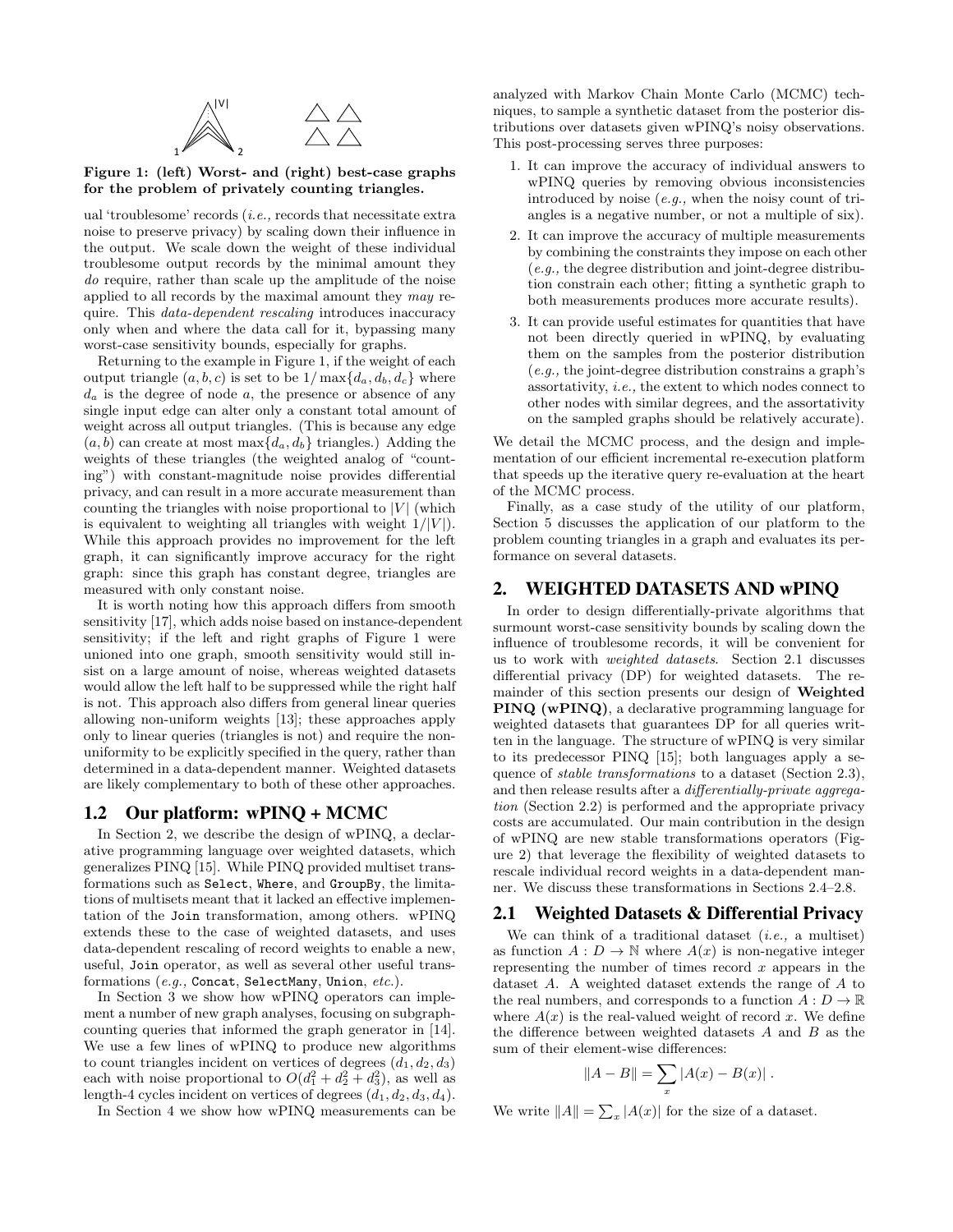In subsequent examples, we write datasets as sets of weighted records, where each is a pair of record and weight, omitting records with zero weight. To avoid confusion, we use real numbers with decimal points to represent weights. We use these two datasets in all our examples:

$$
A = \{({}^{(41)}, ,0.75),({}^{(42)}, ,2.0),({}^{(43)}, ,1.0)\}
$$

 $B = \{({} 41", 3.0), ({} 4", 2.0){} \}.$ 

Here we have  $A("2") = 2.0$  and  $B("0") = 0.0$ . Differential privacy (DP) [4] generalizes to weighted datasets:

DEFINITION 1. A randomized computation M provides  $\epsilon$ differential privacy if for any weighted datasets A and B, and any set of possible outputs  $S \subseteq Range(M)$ ,

$$
\Pr_M[M(A) \in S] \leq \Pr_M[M(B) \in S] \times \exp(\epsilon \times ||A - B||).
$$

This definition is equivalent to the standard definition of differential privacy on datasets with non-negative integer weights, for which  $||A - B||$  is equal to the symmetric difference between multisets A and B. It imposes additional constraints on datasets with non-integer weights. As in the standard definition,  $\epsilon$  measures the *privacy cost* of the computation M (a smaller  $\epsilon$  implies better privacy).

This definition satisfies sequential composition: A sequence of computations  $M_i$  each providing  $\epsilon_i$ -DP is itself  $\sum_i \epsilon_i$ -DP. (This follows by rewriting the proofs of Theorem 3 in [15] to use  $\|\cdot\|$  rather than symmetric difference.) Like PINQ, wPINQ uses this property to track the cumulative privacy cost of a sequence of queries and ensure that they remain below a privacy budget before performing a measurement.

Privacy guarantees for graphs. In all wPINQ algorithms for graphs presented here, the input sensitive dataset is edges is a collection of edges  $(a, b)$  each with weight 1.0, i.e., it is equivalent to a traditional dataset. wPINQ will treat edges as a weighted dataset, and perform  $\epsilon$ -DP computations on it (which may involve manipulation of records and their weights). This approach provides the standard notion of "edge differential privacy" where DP masks the presence or absence of individual edges (as in e.g., [7,9,17,23]). Importantly, even though we provide a standard differential privacy guarantee, our use of weighted datasets allow us to exploit a richer set of transformations and DP algorithms.

Edge differential privacy does not directly provide privacy guarantees for vertices, for example "vertex differential privacy" [2, 3, 10], in which the presence or absence of entire vertices are masked. While non-uniformly weighting edges in the input may be a good first step towards vertex differential privacy, determining an appropriate weighting for the edges input is non-trivial and we will not investigate it here.

### 2.2 Differentially private aggregation

One of the most common DP mechanisms is the "noisy histogram", where disjoint subsets of the dataset are counted (forming a histogram) and independent values drawn from a Laplace distribution ("noise") are added to each count [4]. wPINQ supports this aggregation with the NoisyCount $(A, \epsilon)$ operator, which adds random noise from the Laplace( $1/\epsilon$ ) distribution (of mean zero and variance  $2/\epsilon^2$ ) to the weight of each record  $x$  in the domain of  $A$ :

$$
\mathtt{NoisyCount}(A, \epsilon)(x) = A(x) + \mathrm{Laplace}(1/\epsilon) .
$$

NoisyCount $(A, \epsilon)$  provides  $\epsilon$ -differential privacy, where the proof follows from the proof of [4], substituting  $\|\cdot\|$  for

|                                           | Select : per-record transformation                 |  |  |
|-------------------------------------------|----------------------------------------------------|--|--|
|                                           | Where : per-record filtering                       |  |  |
|                                           | SelectMany : per-record one-to-many transformation |  |  |
|                                           | GroupBy: groups inputs by key                      |  |  |
|                                           | Shave : breaks one weighted record into several    |  |  |
|                                           | Join : matches pairs of inputs by key              |  |  |
|                                           | Union: per-record maximum of weights               |  |  |
| Intersect : per-record minimum of weights |                                                    |  |  |

Figure 2: Several stable transformations in wPINQ.

symmetric difference. Importantly, we do not scale up the magnitude of the noise as a function of query sensitivity, as we will instead scale down the weights contributed by records to achieve the same goal.

To preserve differential privacy, NoisyCount must return a noisy value for every record  $x$  in the domain of  $A$ , even if  $x$ is not present in the dataset, *i.e.*,  $A(x) = 0$ . With weighted datasets, the domain of A can be arbitrary large. Thus, wPINQ implements NoisyCount with a dictionary mapping only those records with non-zero weight to a noisy count. If NoisyCount is asked for a record x with  $A(x) = 0$ , it returns fresh independent Laplace noise, which is then recorded and reproduced for later queries for the same record x.

Example. If we apply NoisyCount to the sample dataset A with noise parameter  $\epsilon$ , the results for "0", "1", and "2" would be distributed as

NoisyCount
$$
(A, \epsilon)
$$
("0")  $\sim 0.00 + \text{Laplace}(1/\epsilon)$ ,  
NoisyCount $(A, \epsilon)$ ("1")  $\sim 0.75 + \text{Laplace}(1/\epsilon)$ ,  
NoisyCount $(A, \epsilon)$ ("2")  $\sim 2.00 + \text{Laplace}(1/\epsilon)$ .

The result for "0" would only be determined (and then recorded) when the value of "0" is requested by the user.

## 2.3 Stable transformations

wPINQ rarely uses the NoisyCount directly on a input weighted dataset, but rather on the output of a stable transformation of one weighted dataset to another, defined as:

DEFINITION 2. A transformation  $T: \mathbb{R}^D \to \mathbb{R}^R$  is stable if for any two datasets  $A$  and  $A'$ 

$$
||T(A) - T(A')|| \le ||A - A'||.
$$

A binary transformation  $T : (\mathbb{R}^{D_1} \times \mathbb{R}^{D_2}) \to \mathbb{R}^R$  is stable if for any datasets  $A, A'$  and  $B, B'$ 

$$
||T(A, B) - T(A', B')|| \le ||A - A'|| + ||B - B'||
$$

(This definition generalizes Definition 2 in [15], again with  $\|\cdot\|$  in place of symmetric difference.) The composition  $T_1(T_2(\cdot))$  of stable transformations  $T_1, T_2$  is also stable. Stable transformation are useful because they can composed with DP aggregations without compromising privacy, as shown by the following theorem (generalized from [15]):

THEOREM 1. If  $T$  is stable unary transformation and M is an  $\epsilon$ -differentially private aggregation, then  $M(T(\cdot))$  is also  $\epsilon$ -differentially private.

Importantly, transformations themselves do not provide differential privacy; rather, the output of a sequence of transformations is only released by wPINQ after a differentiallyprivate aggregation (NoisyCount), and the appropriate privacy cost is debited from the dataset's privacy budget.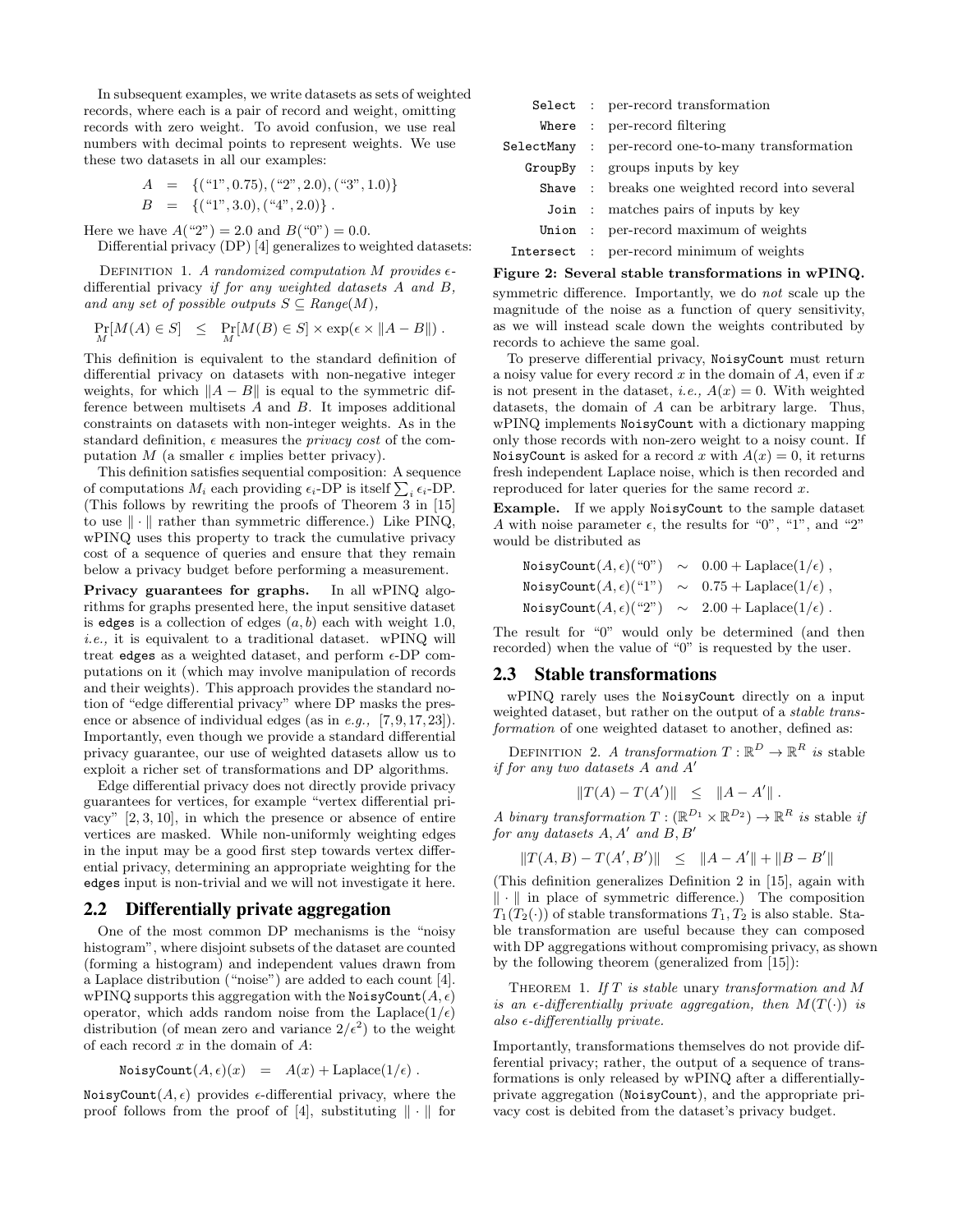Stability for binary transformations  $(e.q., Join)$  is more subtle, in that a differentially private aggregation of the output reveals information about both inputs. If a dataset A is used multiple times in a query  $(e.q., s)$  both inputs to a self-join), the aggregation reveals information about the dataset multiple times. Specifically, if dataset  $A$  is used  $k$ times in a query with an  $\epsilon$ -differentially-private aggregation, the result is  $k\epsilon$ -differentially private for A. The number of times a dataset is used in a query can be seen statically from the query plan, and wPINQ can use similar techniques as in PINQ to accumulate the appropriate multiple of  $\epsilon$  for each input dataset.

The rest of this section presents wPINQ's stable transformations, and discuss how they rescale record weights to achieve stability. We start with several transformations whose behavior is similar to their implementations in PINQ (and indeed, LINQ): Select, Where, GroupBy, Union, Intersect, Concat, and Except. We then discuss Join, whose implementation as a stable transformation is a significant departure from the standard relational operator. We also discuss Shave, a new operator that decomposes one record with large weight into many records with smaller weights.

## 2.4 Select, Where, and SelectMany

We start with two of the most fundamental database operators: Select and Where. Select applies a function  $f$  :  $D \to R$  to each input record:

$$
\texttt{Select}(A,f)(x) = \sum_{y:f(y)=x} A(y) .
$$

Importantly, this produces output records weighted by the accumulated weight of all input records that mapped to them. Where applies a predicate  $p : D \to \{0, 1\}$  to each record and yields those records satisfying the predicate.

$$
\mathtt{Where}(A,p)(x) = p(x) \times A(x) .
$$

One can verify that both Select and Where are stable.

**Example.** Applying Where with predicate  $x^2 < 5$  to our sample dataset A in Section 2.1 gives  $\{(*1", 0.75), (*2", 2.0)\}.$ Applying the Select transformation with  $f(x) = x \mod 2$ to A, we obtain the dataset  $\{({}``0", 2.0), ({}``1", 1.75)\};$  this follows because the "1" and "3" records in A are reduced to the same output record ("1") and so their weights accumulate.

We also mention the SelectMany operator, that generalizes Select and Where. (Its full description is in our technical report.) SelectMany is a unary operator, adapted from LINQ, which allows one-to-many record transformation: SelectMany maps each record to a list of elements, and then outputs the (flattened) collection of all elements from all the produced lists. To provide a stable SelectMany operator, wPINQ scales down the weight of output records by the number of records produced by the same input record; e.g., an input mapped to n items would be transformed into  $n$  records with weights scaled down by  $n$ . Section 2.8 uses SelectMany to transform edges into a dataset of nodes.

## 2.5 GroupBy

The GroupBy operator implements functionality similar to MapReduce: it takes a key selector function ("mapper") and a result selector function ("reducer"), and transforms a dataset first into a collection of groups, determined by the key selector, and then applies the result selector to each

group, finally outputting pairs of key and result. This transformation is used to process groups of records, for example, collecting edges by their source vertex, so that the outdegree of the vertex can be determined. The traditional implementation of  $GroupBy$  (e.g., in LINQ) is not stable, even on inputs with integral weights, because the presence or absence of a record in the input can cause one group in the output be replaced by a different group, corresponding to an addition and subtraction of an output record. This can be addressed by setting the output weight of each group to be half the weight of the input records. This sufficient for most of the wPINQ examples in this paper, which only group unit-weight records.

We defer the more complex description of GroupBy's behavior on general weighted datasets to our technical report.

Node degree. GroupBy can be used to obtain node degree:

```
//from (a,b) compute (a, da)
var degrees = edges.GroupBy(e => e.src, l => l.Count());
```
GroupBy groups edges by their source nodes, and then counts the number of edges in each group — this count is exactly equal to the degree  $d_a$  of the source node  $a$  — and outputs the record  $\langle a, d_a \rangle$ ; since all input records have unit weight, the weight of each output record is 0.5.

# 2.6 Union, Intersect, Concat, and Except

wPINQ provides transformations that provide similar semantics to the familiar Union, Intersect, Concat, and Except database operators. Union and Intersect have weighted interpretations as element-wise min and max:

$$
\text{Union}(A, B)(x) = \max(A(x), B(x))
$$
\n
$$
\text{Interest}(A, B)(x) = \min(A(x), B(x))
$$

Concat and Except can be viewed as element-wise addition and subtraction:

$$
Concat(A, B)(x) = A(x) + B(x)
$$
  
Except $(A, B)(x) = A(x) - B(x)$ 

Each of these four are stable binary transformations.

**Example.** Applying  $Concat(A, B)$  with our sample datasets  $A$  and  $B$  we get

 $\{({}^{\omega_1}\text{''}, 3.75),({}^{\omega_2}\text{''}, 2.0),({}^{\omega_3}\text{''}, 1.0),({}^{\omega_4}\text{''}, 2.0)\}$ .

and taking Intersect $(A, B)$  we get  $\{(*1", 0.75)\}.$ 

#### 2.7 The Join transformation.

The Join operator is an excellent case study in the value of using weighted datasets, and the workhorse of our graph analysis queries.

Before describing wPINQ's Join, we discuss why the familiar SQL join operator fails to provide stability. The standard SQL relational equi-join takes two input datasets and a key selection function for each, and produces all pairs whose keys match. The transformation is not stable, because a single record in A or B could match as many as  $||B||$  or  $||A||$ records, and its presence or absence would cause the transformation's output to change by as many records [19]. To deal with this, the Join in PINQ suppresses matches that are not unique matches, damaging the output to gain stability, and providing little utility for graph analysis.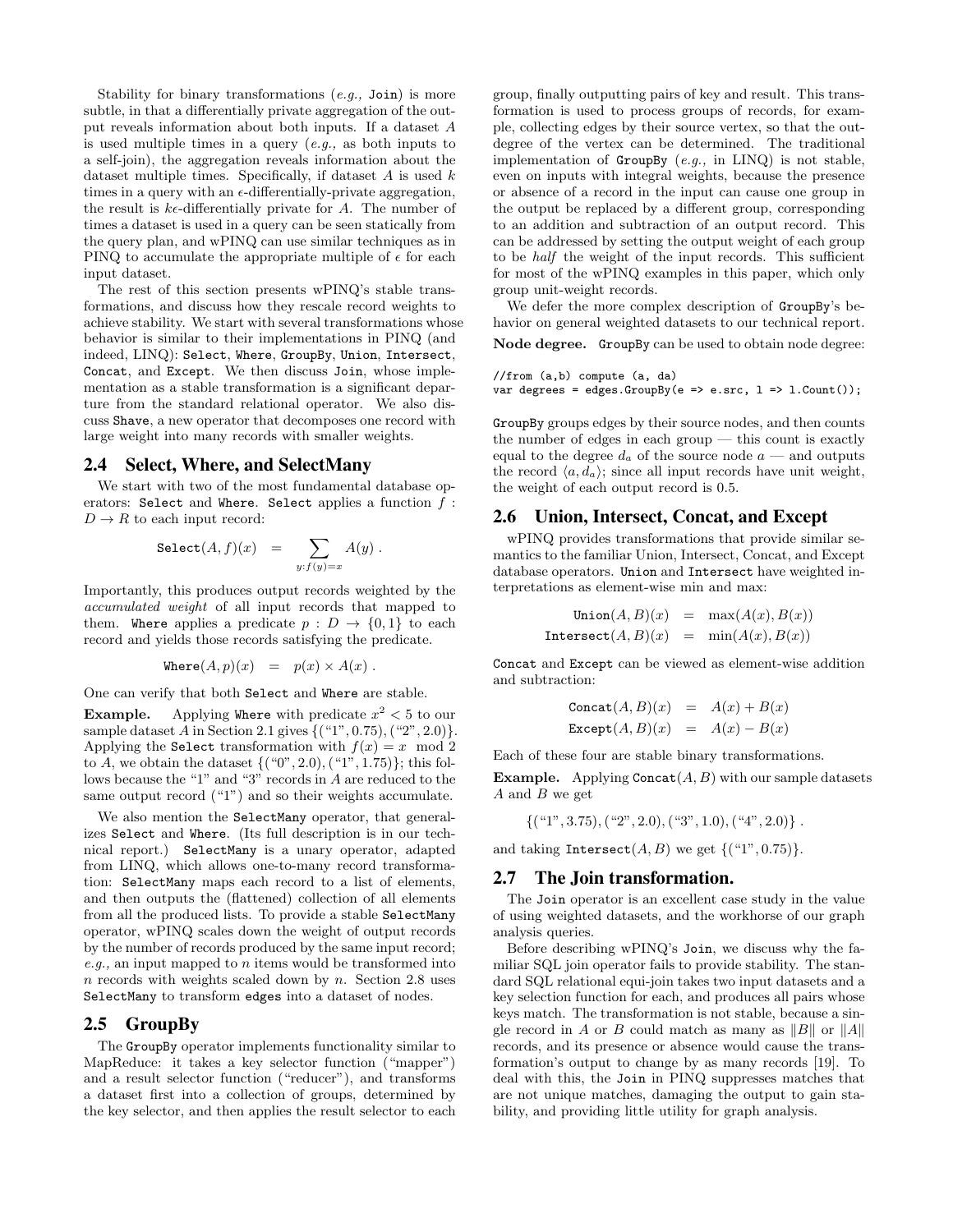The wPINQ Join operator takes two weighted datasets, two key selection functions, and a reduction function to apply to each pair of records with equal keys. To determine the output of Join on two weighted datasets  $A, B$ , let  $A_k$ and  $B_k$  be their restrictions to those records mapping to a key k under their key selection functions. The weight of each record output from a match under key k will be scaled down by a factor of  $||A_k||+||B_k||$ . For the identity reduction function we can write this as

$$
Join(A, B) = \sum_{k} \frac{A_k \times B_k^T}{\|A_k\| + \|B_k\|}
$$
 (1)

where the outer product  $A_k \times B_k^T$  is the weighted collection of elements  $(a, b)$  each with weight  $A_k(a) \times B_k(b)$ . The proof that this Join operator is stable appears in the Appendix.

Example. Consider applying Join to our example datasets  $A$  and  $B$  using "parity" as the join key. Records with even and odd parity are

$$
A_0 = \{ (*2", 2.0] \} \text{ and } A_1 = \{ (*1", 0.5), (*3", 1.0) \}
$$
  
\n
$$
B_0 = \{ (*4", 2.0] \} \text{ and } B_1 = \{ (*1", 3.0) \}
$$

The norms are  $||A_0|| + ||B_0|| = 4.0$  and  $||A_1|| + ||B_1|| = 4.5$ , and scaling the outer products by these sums gives

$$
A_0 \times B_0^T / 4.0 = \{ (" \langle 2, 4 \rangle", 1.0) \}
$$
  

$$
A_1 \times B_1^T / 4.5 = \{ (" \langle 1, 1 \rangle", 0.3), (" \langle 3, 1 \rangle", 0.6) \}
$$

The final result is the accumulation of these two sets,

 $\{({}^{\omega}(2, 4)^{\nu}, 1.0),({}^{\omega}(1, 1)^{\nu}, 0.\overline{3}),({}^{\omega}(3, 1)^{\nu}, 0.\overline{6})\}$ .

**Join and paths.** Properties of paths in a graph are an essential part of many graph analyses (Section 3). We use Join to compute the set of all paths of length-two in a graph, starting from the edges dataset of Section 2.1:

//given edges (a,b) and (b,c) form paths (a,b,c) var paths = edges.Join(edges, x => x.dst, y => y.src,  $(x,y) \Rightarrow new Path(x,y)$ 

We join edges with itself, matching edges  $(a, b)$  and  $(b, c)$ using the key selectors corresponding to "destination" and "source" respectively. Per (1), the result is a collection of paths  $(a, b, c)$  through the graph, each with weight  $\frac{1}{2d_b}$ , where  $d_b$  is the degree of node  $b$ . Paths through high-degree nodes have smaller weight; this makes sense because each edge incident on such a vertex participates in many length two paths. At the same time, paths through low degree nodes maintain a non-trivial weight, so they can be more accurately represented in the output without harming their privacy. By diminishing the weight of each path proportionately, the influence of any one edge in the input is equally masked by a constant amount of noise in aggregation.

#### 2.8 Shave

Finally, we introduce an transformation that decomposes records with large weight to be into multiple records with smaller weight. Such an operator is important in many analyses with non-uniform scaling of weight, to ensure that each output record has a common scale.

The Shave transformation allows us to break up a record  $x$ of weight  $A(x)$  into multiple records  $\langle x, i \rangle$  of smaller weights  $w_i$  that sum to  $A(x)$ . Specifically, Shave takes in a function from records to a sequence of real values  $f(x) = \langle w_0, w_1, \ldots \rangle$ . For each record  $x$  in the input  $A$ , **Shave** produces records  $\langle x, 0 \rangle$ ,  $\langle x, 1 \rangle$ , ... for as many terms as  $\sum_i w_i \leq A(x)$ . The weight of output record  $\langle x, i \rangle$  is therefore

$$
\text{Shave}(A, f)(\langle x, i \rangle) = \max(0, \min(f(x)_i, A(x) - \sum_{j
$$

Example. Applying Shave to our sample dataset A where we let  $f(x) = \langle 1.0, 1.0, 1.0, \ldots \rangle \ \forall x$ , we obtain the dataset

 $\{({}^{\omega}(1, 0)^{\nu}, 0.75),({}^{\omega}(2, 0)^{\nu}, 1.0),({}^{\omega}(2, 1)^{\nu}, 1.0),({}^{\omega}(3, 0)^{\nu}, 1.0), \}$ .

Select is Shave's functional inverse; applying Select with  $f(\langle x, i \rangle) = x$  that retains only the first element of the tuple, recovers the original dataset A with no reduction in weight.

Transforming edges to nodes. We now show how to use SelectMany, Shave, and Where to transform the edges dataset, where each record is a unit-weight edge, to a nodes dataset where each record is a node of weight 0.5.

```
var nodes = graph.SelectMany(e => new int[] { e.a, e.b })
                    .Shave(0.5)
                    .Where((i,x) \Rightarrow i == 0)
                    .Select((i,x) \Rightarrow x);
```
SelectMany transforms the dataset of edge records into a dataset of node records, *i.e.*, each unit-weight edge is transformed into two node records, each of weight 0.5. In wPINQ, the weights of identical records accumulate, so each node  $x$ of degree  $d_x$  has weight  $\frac{d_x}{2}$ . Next, **Shave** is used convert each node record x into a multiple records  $\langle x, i \rangle$  for  $i = 0, ..., d_x$ , each with weight 0.5. Where keeps only the 0.5-weight record  $\langle x, 0 \rangle$ , and Select converts record  $\langle x, 0 \rangle$  into x. The result is a dataset of nodes, each of weight 0.5. Note that it is not possible to produce a collection of nodes with unit weight, because each edge uniquely identifies two nodes; the presence or absence of one edge results in two records changed in the output, so a weight of 0.5 is the largest we could reasonably expect from a stable transformation.

## 3. GRAPH ANALYSES WITH wPINQ

In [18] we showed how the built-in operators in wPINQ can be used for differentially-private analysis of first- and second-order graph statistics; namely, we considered degree and joint-degree distributions, and reproduced the work of [7] and [23] as wPINQ algorithms while correcting minor issues in [7, 23]'s analyses (the requirement that the number of nodes be public and a flaw in the privacy analysis, respectively). These examples demonstrated that wPINQ is capable of expressing and bounding the privacy cost of challenging custom analyses.

We now present new results that use wPINQ to compute more sophisticated third- and fourth-order graph statistics. These algorithms suggest new approaches for counting triangles and squares in differentially-private manner (Theorem 2 and Theorem 3) which may be of independent interest.

# 3.1 Triangles by degree (TbD)

We now work through an example wPINQ analysis to count the number of triangles incident on vertices of degrees  $d_a, d_b,$  and  $d_c$ , for each triple  $\langle d_a, d_b, d_c \rangle$ . This statistic is useful for the graph generation model of [14]. The idea behind our algorithm is that if a triangle  $\langle a, b, c \rangle$  exists in the graph, then paths abc, cab, and bca must exist as well. The algorithm forms each path abc and pairs it with the degree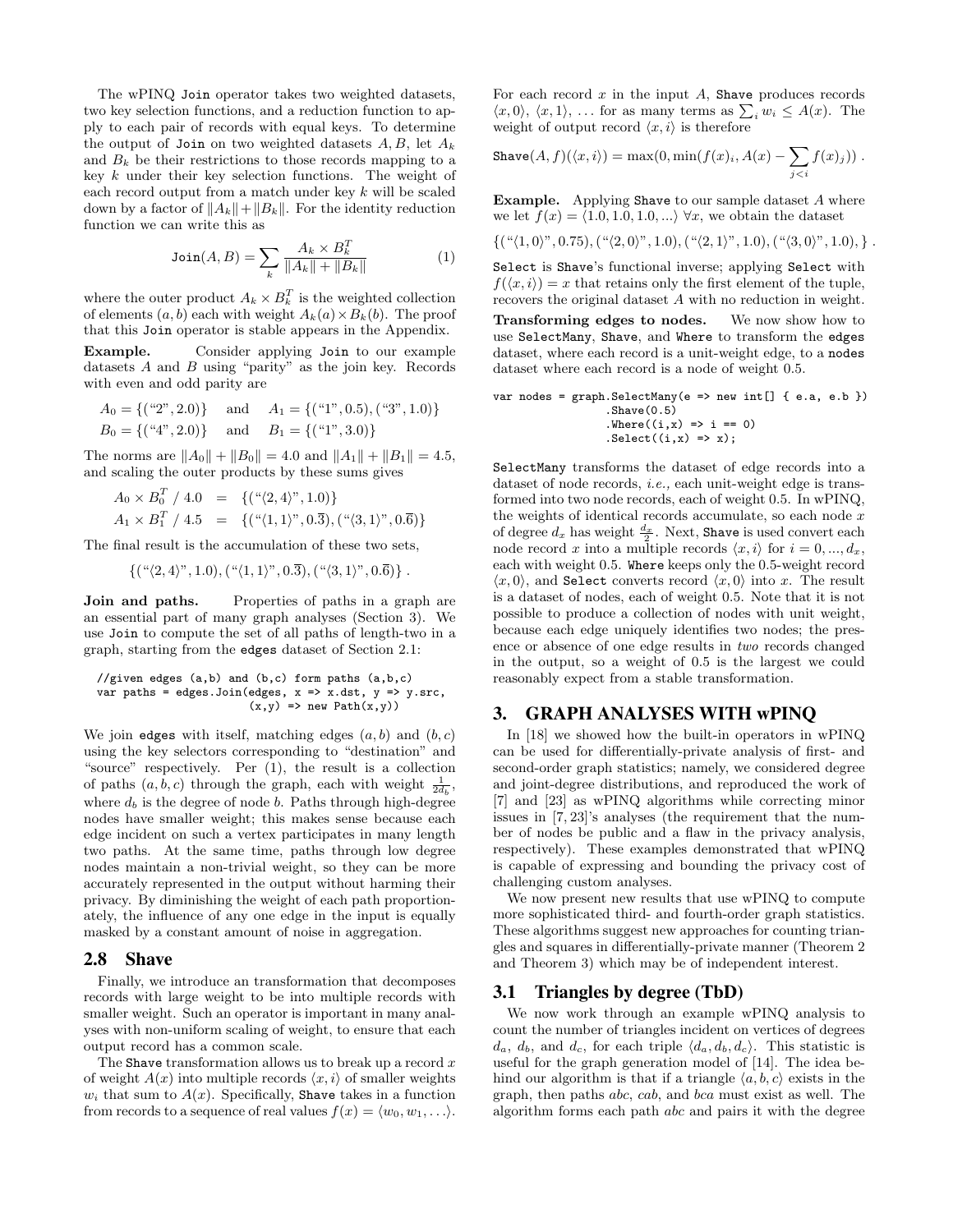of its internal node,  $d_b$ . The paths are then joined together, each time with a different rotation, so that abc matches cab and bca, identifying each triangle and supplying the degrees of each incident vertex.

The first action turns the undirected set of edges into a symmetric directed graph, by concatenating edges with its transpose.

$$
var edges = edges.Select(x => new { x.dat, x.src } )
$$
  
.  
Concat(edges);

The implication of this transformation is that each subsequent use of edges will in fact correspond to two uses of the undirected source data.

We now compute length-two paths  $\langle a, b, c \rangle$  by joining the set of edges with itself. We then use the Where transformation to discard length-two cycles (paths of the form  $\langle a, b, a \rangle$ ).

\n
$$
\text{var paths} = \text{edges.Join}(\text{edges, } x \Rightarrow x \cdot \text{dst, } y \Rightarrow y \cdot \text{src, } (x, y) \Rightarrow \text{new Path}(x, y))
$$
\n

\n\n $\text{where}(p \Rightarrow p \cdot a \neq p \cdot c);$ \n

As in the example of Section 2.7 the weight of  $\langle a, b, c \rangle$  is  $\frac{1}{2d_b}$ .

We next determine the degree of each vertex with a **GroupBy**, producing pairs  $\langle v, d_v \rangle$  of vertex and degree, as in the example in Section 2.5. We join the result with the path triples  $\langle a, b, c \rangle$ , producing pairs of path and degree  $\langle \langle a, b, c \rangle, d_b \rangle$ .

var 
$$
degs = edges.GroupBy(e => e.src, 1 => 1.Count());
$$
  
var  $abc = paths.Join(degs, abc => abc.b, d => d.key, (abc,d) => new {abc, d.val });$ 

The pairs degs produced by GroupBy each have weight  $1/2$ , and joining them with paths results in records with weight

$$
\frac{\frac{1}{2} \times \frac{1}{2d_b}}{\frac{1}{2} + d_b(d_b - 1) \times \frac{1}{2d_b}} = \frac{1}{2d_b^2},
$$

per equation (1). The number of length-two paths through b is  $d_b(d_b - 1)$  rather than  $d_b^2$  because we discarded cycles.

We next use **Select** to create two rotations of  $\langle \langle a, b, c \rangle, d_b \rangle$ , namely  $\langle \langle b, c, a \rangle, d_b \rangle$  and  $\langle \langle c, a, b \rangle, d_b \rangle$ . The resulting pathdegree pairs hold the degrees of the first and third vertices on the path, respectively. Because they were produced with Select, their weights are unchanged.

```
var bca = abc.Select(x \Rightarrow { rotate(x.path), x.deg});
var cab = bca.Select(x => { rotate(x.\overline{path}), x.\overline{deg} });
```
We join each of the permutations using the length-two path as the key, retaining only the triple of degrees  $\langle \langle d_a, d_b, d_c \rangle$ .

var tris = abc.Join(bca, x => x.path, y => y.path, (x,y) => new { x.path, x.deg, y.deg }) .Join(cab, x => x.path, y => y.path, (x,y) => new { y.deg, x.deg1, x.deg2 });

Each Join will be a unique match, since each path  $\langle b, c, a \rangle$ occurs only once in the dataset. The weight of records in the output of the first Join is therefore

$$
\frac{\frac{1}{2d_b^2} \times \frac{1}{2d_c^2}}{\frac{1}{2d_b^2} + \frac{1}{2d_c^2}} = \frac{1}{2d_b^2 + 2d_c^2}
$$

By the same reasoning, the weight of records in the output of the second Join (i.e., the tris datasets), reflecting all three rotations and degrees, will be

$$
\frac{1}{2(d_a^2 + d_b^2 + d_c^2)}\tag{2}
$$

.

Finally, we sort each degree triple so that all six permutations of the degree triple  $\langle d_a, d_b, d_c \rangle$  all result in the same record. We use NoisyCount to measure the total weight associated with each degree triple.

var order = triangles.Select(degrees => sort(degrees)); var output = order.NoisyCount(epsilon);

Each triangle  $\langle a, b, c \rangle$  contributes weight  $1/2(d_a^2 + d_b^2 + d_c^2)$ six times, increasing the weight of  $\langle d_a, d_b, d_c \rangle$  by  $3/(d_a^2+d_b^2 +$  $d_c^2$ ). Nothing other than triangles contribute weight to any degree triple. Dividing each reported number by (2) yields the number of triangles with degrees  $d_a, d_b, d_c$ , plus noise.

This query uses the input dataset edges eighteen times (three permutations, each using edges three times, doubled due to the conversion (with Concat) to a symmetric directed edge set). To get  $\epsilon$ -DP we must add Laplace noise with parameter  $18/\epsilon$  to each count. Divided by  $3/(d_a^2 + d_b^2 + d_c^2)$ , the error associated with a triple  $\langle d_a, d_b, d_c \rangle$  is a Laplace random variable with parameter  $6(d_a^2 + d_b^2 + d_c^2)/\epsilon$ . Thus,

THEOREM 2. For an undirected graph G, let  $\Delta(x, y, z)$  be the number of triangles in G incident on vertices of degree  $x, y, z$ . The mechanism that releases

$$
\Delta(x, y, z) + Laplace(6(x2 + y2 + z2)/\epsilon)
$$

for all  $x, y, z$  satisfies  $\epsilon$ -differential privacy.

Section 5 discusses our experiments with this query.

#### 3.2 Squares by degree (SbD)

Approaches similar to those used to count triangles can be used to design other subgraph-counting queries. To illustrate this, we present a new algorithm for counting squares (i.e., cycles of length four) in a graph. The idea here is that if a square abcd exists in the graph, then paths abcd, cadb must exist too, so we find these paths and Join them together to discover a square.

The first three steps of the algorithm are identical to those in TbD; we again obtain the collection abc of length-two paths abc along with the degree  $d_b$ . Next, we join abc with itself, matching paths abc with paths bcd, to obtain lengththree paths *abcd* with degrees  $d_b$  and  $d_c$ . We use the Where operator to discard cycles (i.e., paths abca).

\n
$$
\text{var abcd} = \text{abc.Join}(\text{abc}, x \Rightarrow x \cdot \text{bc}, y \Rightarrow y \cdot \text{ab},
$$
\n $(x, y) \Rightarrow$ \n $\{\text{new Path}(x \cdot \text{bc}, y \cdot \text{ab}), y \cdot \text{db}, x \cdot \text{db}\}$ \n $\text{where}(y \Rightarrow y \cdot \text{abcd}.a \equiv y \cdot \text{abcd}.d);$ \n

We then use Select to rotate the paths in abcd twice:

$$
Var \text{ cdab} = abcd.Select}(x \Rightarrow
$$

$$
\{ \; \text{rotate}(\text{rotate}(x.\text{abcd})), \; x.db, \; x.dc \; \});
$$

If a square abcd exists in the graph, then record  $(abcd, d_d, d_a)$ will be in the rotated set cdab. We therefore join abcd with cdab, using the path as the joining key, to collect all four degrees  $d_a, d_b, d_c, d_d$ . Sorting the degrees coalesces the eight occurrences of each square (four rotations in each direction).

var squares = abcd.Join(cdab, x => x.abcd, y => y.abcd, (x, y) => new { y.da, x.db, x.dc, y.dd });

var order = squares.Select(degrees => sort(degrees)); var output = order.NoisyCount(epsilon);

An analysis of the algorithm (deferred to our technical report) leads to the following new result: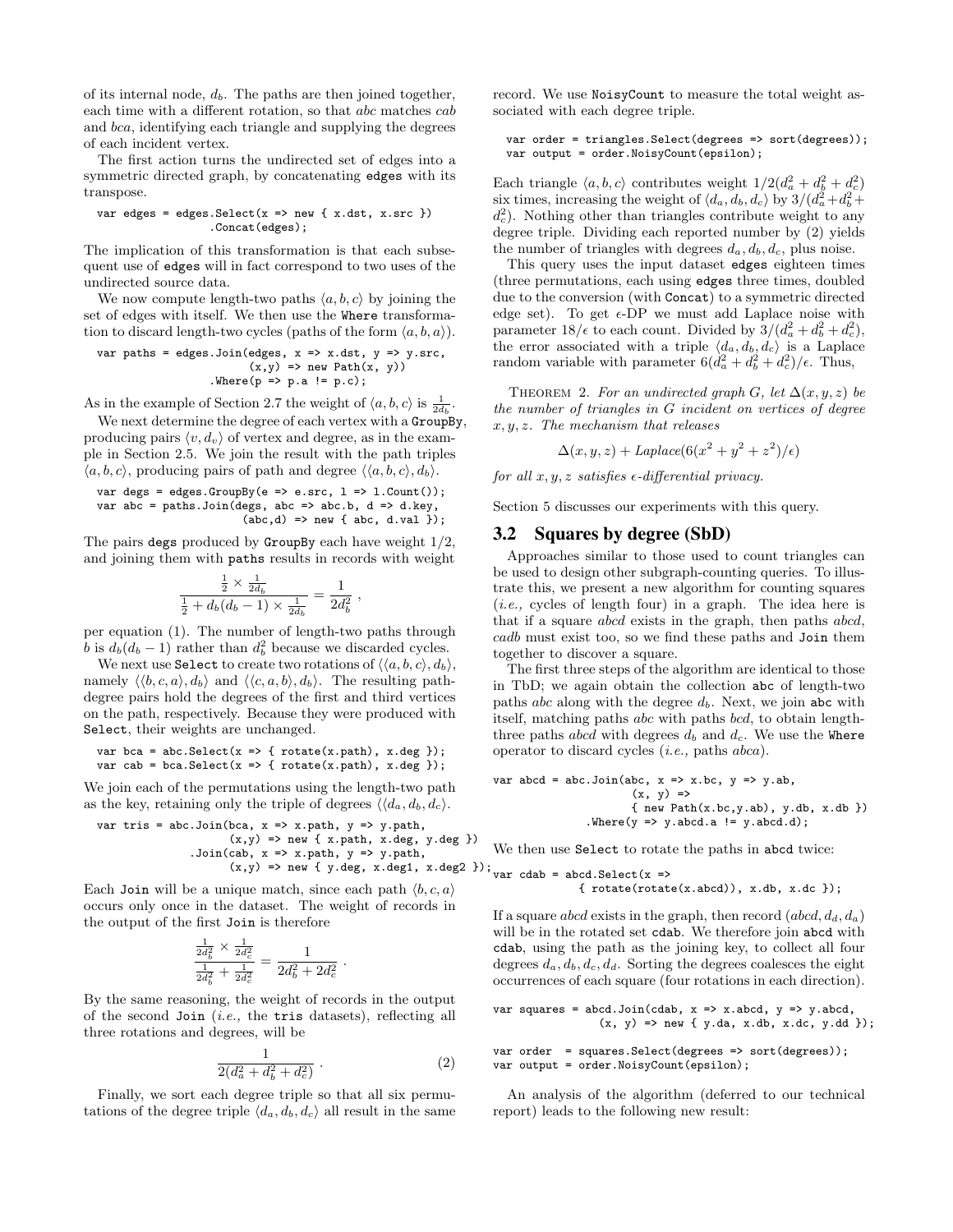THEOREM 3. For an undirected graph G, let  $\Box(v, x, y, z)$ be the number of cycles of length  $\lambda$  in G incident on vertices of degree  $v, x, y, z$ . The mechanism that releases

$$
\Box(v, x, y, z) + Laplace(6(vx(v+x) + yz(y+z))/\epsilon)
$$

for all  $v, x, y, z$  satisfies  $\epsilon$ -differential privacy.

# 3.3 Counting arbitrary motifs

Motifs are small subgraphs, like triangles or squares, whose prevalence in graphs can indicate sociological phenomena. The approach we have taken, forming paths and then repeatedly Joining them to tease out the appropriate graph structure, can be generalized to arbitrary connected subgraphs on  $k$  vertices. However, the analyses in this section were carefully constructed so that all records with the same degrees had exactly the same weight, allowing us to measure them separately and exactly interpret the meaning of each measurement. More general queries, including those for motifs, combine many records with varying weights, complicating the interpretation of the results. Fortunately, we introduce techniques to address this issue in the next section.

# 4. SYNTHESIZING INPUT DATASETS

DP queries can produce measurements that are not especially accurate, that exhibit inherent inconsistencies (due to noise), or that may not be directly useful for assessing other statistics of interest. One approach to these problems is the use of probabilistic inference [25], in which the precise probabilistic relationship between the secret dataset and the observed measurements is used, via Bayes' rule, to produce a posterior distribution over possible datasets. The posterior distribution integrates all available information about the secret dataset in a consistent form, and allows us to sample synthetic datasets on which we can evaluate arbitrary functions, even those without privacy guarantees.

While previous use of probabilistic inference (see  $e.g.,$ [25]) required human interpretation of the mathematics and custom implementation, wPINQ automatically converts all queries into an efficient Markov chain Monte Carlo (MCMC) based sampling algorithm. This automatic conversion is accomplished by an incremental data-parallel dataflow execution engine which, having computed and recorded the measurements required by the analyst, allows MCMC to efficiently explore the space of input datasets by repeatedly applying and evaluating small changes to synthetic inputs. Note that while this process does use the noisy wPINQ measurements, it no longer uses the secret input dataset; all synthetic datasets are public and guided only by their fit to the released differentially private wPINQ measurements.

#### 4.1 Probabilistic Inference

The main property required for a principled use of probabilistic inference is an exact probabilistic relationship between the unknown input (e.g., the secret graph) and the observed measurements  $(e.q.,\)$  the noisy answers to wPINQ queries). Although the input is unknown, we can draw inferences about it from the measurements if we know how likely each possible input is to produce an observed measurement.

For each query Q, dataset A, and measured observation m, there is a well-specified probability,  $Pr[Q(A) + Noise =$  $m$ , that describes how likely each dataset A is to have produced an observation  $m$  under query  $Q$ . For example, when adding Laplace noise with parameter  $\epsilon$  to multiple counts defined by  $Q(A)$  (Section 2.2), that probability is

$$
Pr[Q(A) + Noise = m] \propto \exp(\epsilon \times ||Q(A) - m||_1). \quad (3)
$$

While this probability is notationally more complicated when different values of  $\epsilon$  are used for different parts of the query, its still easily evaluated.

This probability informs us about the relative likelihood that dataset A is in fact the unknown input dataset. Bayes' rule shows how these probabilities update a prior distribution to define a posterior distribution over datasets, conditioned on observations m:

$$
Pr[A|m] = Pr[m|A] \times \frac{Pr[A]}{Pr[m]}.
$$

 $Pr[m|A]$  is the probability m results from  $Q(A) + N$ , as in (3). Pr $[m]$  is a normalizing term independent of A. Pr $[A]$ reflects any prior distribution over datasets. The result is

$$
\Pr[A|m] \propto \exp(\epsilon \times ||Q(A) - m||_1) \times \Pr[A].
$$

The constant of proportionality does not depend on A, so we can use the right hand side to compare the relative probabilities  $Pr[A|m]$  and  $Pr[A'|m]$  for two datasets A and A'.

The posterior distribution focuses probability mass on datasets that most closely match the observed measurements, and indirectly on datasets matching other statistics that these measurements constrain. For example, while Theorem 2 indicates that DP measurement of the TbD requires significant noise to be added to high-degree tuples, the posterior distribution combines information from the TbD with highly accurate DP measurements of degree distribution [7, 18] to focus on graphs respecting both, effectively downplaying TdD measurements resulting primarily of noise and likely improving the fit to the total number of triangles.

However, the posterior distribution is a mathematical object, and we must still compute it, or an approximation to it, before we achieve its desireable properties.

# 4.2 Metropolis-Hastings

The posterior probability  $Pr[A|m]$  is over all datasets, an intractably large set. Rather than enumerate the probability for all datasets A, modern statistical approaches use sampling to draw representative datasets. Metropolis-Hastings is an MCMC algorithm that starts from a supplied prior over datasets, and combines a random walk over these datasets with a function scoring datasets, to produce a new random walk whose limiting distribution is proportional to the supplied scores. Eliding important (but satisfied) techincal assumptions, namely that the random walk be reversible and with a known statitionary distibution, the pseudo-code is:

```
var state; // initial state
while (true)
{
   // random walk proposes new state
   varnext = RandomWalk(state);
   // change state with probability Min(1, newScore/old)
   if (random.NextDouble() < Score(next) / Score(state))
      state = next;
}
```
The user provides an initial value for state, a random walk RandomWalk, and a scoring function Score.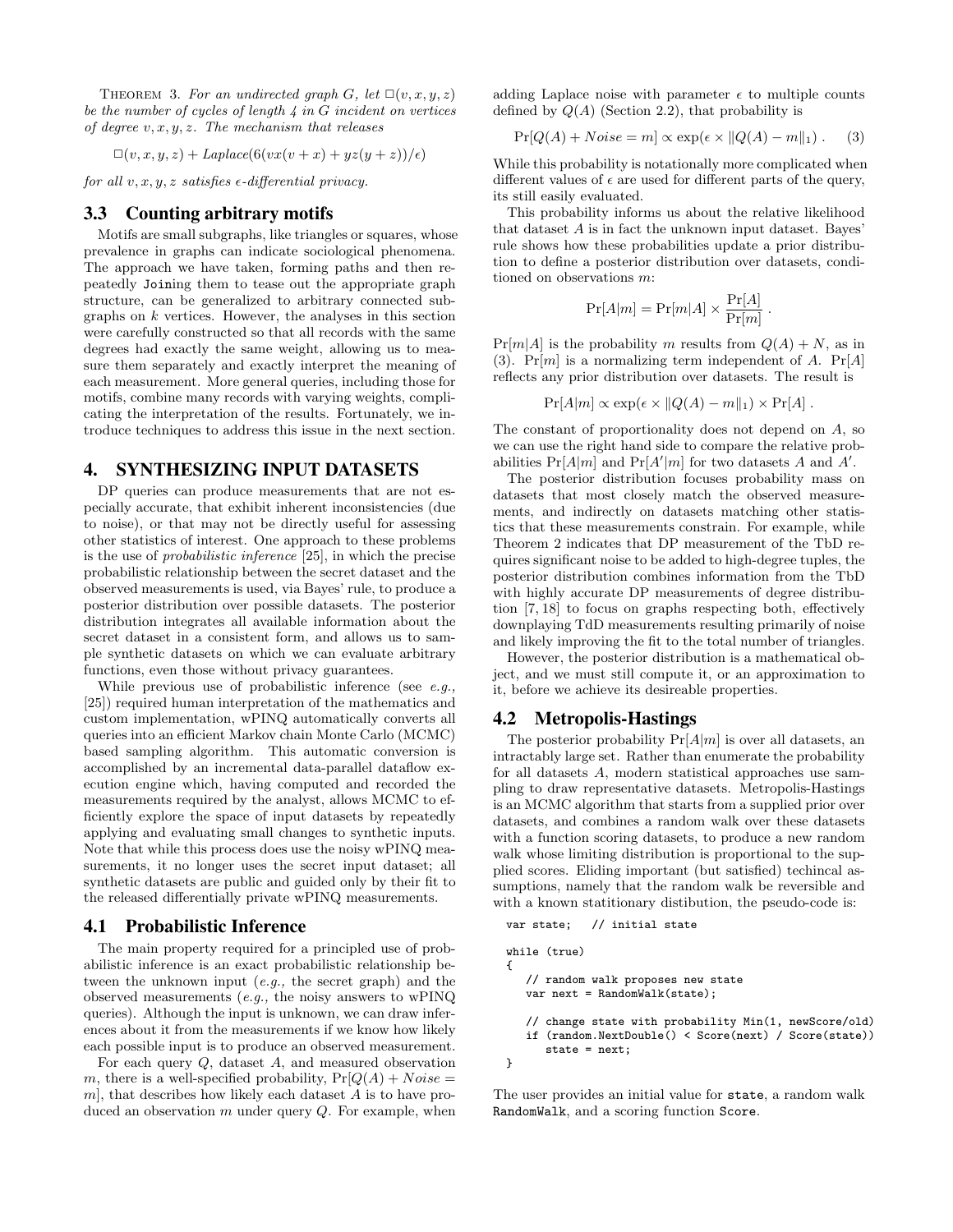Choosing the initial state. MCMC is meant to converge from any starting point, but it can converge to good answers faster from well-chosen starting points. Although we can start from a uniformly random dataset, we often seed the computation with a random dataset respecting some observed statistics. In the case of graphs, for example, we choose a random 'seed' graph matching wPINQ measurements of the secret graph's degree distribution (Section 5.1).

Choosing the random walk. We allow the user to specify the random walk, though a natural default is to replace a randomly chosen element of the collection with another element chosen at random from the domain of all possible input records. Our random walk for graphs is in Section 5.1. More advanced random walks exist, but elided assumptions (about reversibility, and easy computation of relative stationary probability) emerge as important details.

Choosing the scoring function. As we are interested in a distribution over inputs that better matches the observed measurements, we will take as scoring function

$$
Score_{\langle Q,m\rangle}(A)=\exp(\epsilon \times ||Q(A)-m||_1 \times pow).
$$

Our initial distribution over states is uniform, allowing us to to discard the prior distribution  $Pr[A]$  in the score function, and so when  $pow = 1$  this score function results in a distribution proportional to  $\exp(\epsilon \times ||Q(A) - m||_1)$ , proportional to the posterior distribution suggested by probabilistic inference. The parameter pow allows us to focus the output distribution, and make MCMC behave more like a greedy search for a single synthetic dataset. Large values of pow slow down the convergence of MCMC, but eventually result in outputs that more closely fit the measurements m.

# 4.3 Incremental query evaluator

In each iteration, MCMC must evaluate a scoring function on a small change to the candidate dataset. This scoring function essentially evaluates a wPINQ query on the changed data, which can be an expensive computation to perform once, and yet we will want to perform it repeatedly at high speeds. We therefore implement each wPINQ query as an incrementally updateable computation, using techniques from the view maintenance literature. Each MCMC iteration can thus proceed in the time it takes to incrementally update the computation in response to the proposed small change to the candidate dataset, rather than the time it takes to do the computation from scratch. We now describe this incremental implementation and its limitations.

To incrementally update a computation, one needs a description of how parts of the computation depend on the inputs, and each other. This is often done with a directed dataflow graph, in which each vertex corresponds to a transformation and each edge indicates the use of one transformation's output as another transformation's input. As an analyst frames queries, wPINQ records their transformations in such a directed dataflow graph. Once the query is evaluated on the first candidate dataset, a slight change to the input (as made in each iteration of MCMC) can propagate through the acyclic dataflow graph, until they ultimately arrive at the NoisyCount endpoints and incrementally update  $||Q(A) - m||_1$  and the score function.

Each wPINQ transformation must be implemented to respond quickly to small changes it its input. Fortunately, all of wPINQ's transformations are data-parallel. A transformation is data-parallel if it can be described as a single transformation applied independently across a partitioning of its inputs. For example, Join is data-parallel because each of its inputs is first partitioned by key, and each part is then independently processed in an identical manner. Data-parallelism is at the heart of the stability for wPINQ's transformations (Section 2.3): a few changed input records only change the output of their associated parts. Dataparallelism also leads to efficient incremental implementations, where each transformation can maintain its inputs indexed by part, and only recomputes the output of parts that have changed. As these parts are typically very fine grained (e.g., an individual Join key), very little work can be done to incrementally update transformations; outputs produced from keys whose inputs have not changed do not need to be reprocessed. All of wPINQ's transformations are data-parallel, and are either be implemented as a stateless pipeline operators (e.g., Select, Where, Concat) or a stateful operators whose state is indexed by key  $(e.g., \text{GroupBy},$ Intersect, Join, Shave). The details of our incremental implementations of wPINQ's transformations are deferred to our technical report.

Two limitations to wPINQ's MCMC performance are computation time and memory capacity. Incrementally updating a computation takes time dependent on the number of weights that change; in complex graph analyses, a single changed edge can propagate into many changed intermediate results. At the same time, wPINQ maintains state in order to incrementally update a computation; this state also scales with the size of these intermediate results, which grow with the size of the input data size and with query complexity. In the TbD from Section 3.1, for example, one edge  $(a, b)$  participates in up to  $O(d_a^2 + d_b^2)$  candidate triangles, each of which may need to have its weight updated when  $(a, b)$ 's weight changes. Also, the final Join operators in TbD match arbitrary length-two paths, which wPINQ stores indexed in memory; the memory required for the TbD therefore scales as  $\sum_{v} d_v^2$  (the number of length-two paths) which can be much larger than number of edges  $\sum_{v} d_v$ .

Depending on the complexity of the query, wPINQ's MCMC iterations can complete in as few as 50 microseconds, though typical times are closer to hundreds of milliseconds on complex triangle queries. MCMC can require arbitrarily large amounts of memory as the size of the data grows; we have tested it on queries and datasets requiring as many as 64 gigabytes of memory. Distributed low-latency dataflow systems present an opportunity to scale wPINQ to clusters with larger aggregate memory. More detail on running time and memory footprint are reported in Section 5.3.

We plan to publicly release the implementation once we have properly cleaned and documented the code.

# 5. EXPERIMENTS

We now apply our wPINQ's query and probabilistic inference to the workflow for graph synthesis proposed in [18], extended with further measurements. We start by using wPINQ to produce noisy DP-measurements of a secret graph and then use MCMC to synthesize graphs respecting these noisy measurements. Our approach is similar to that of [14], who identify and measure key graph statistics which constrain broader graph properties. However, while [14] starts from exact degree correlation measurements, we start from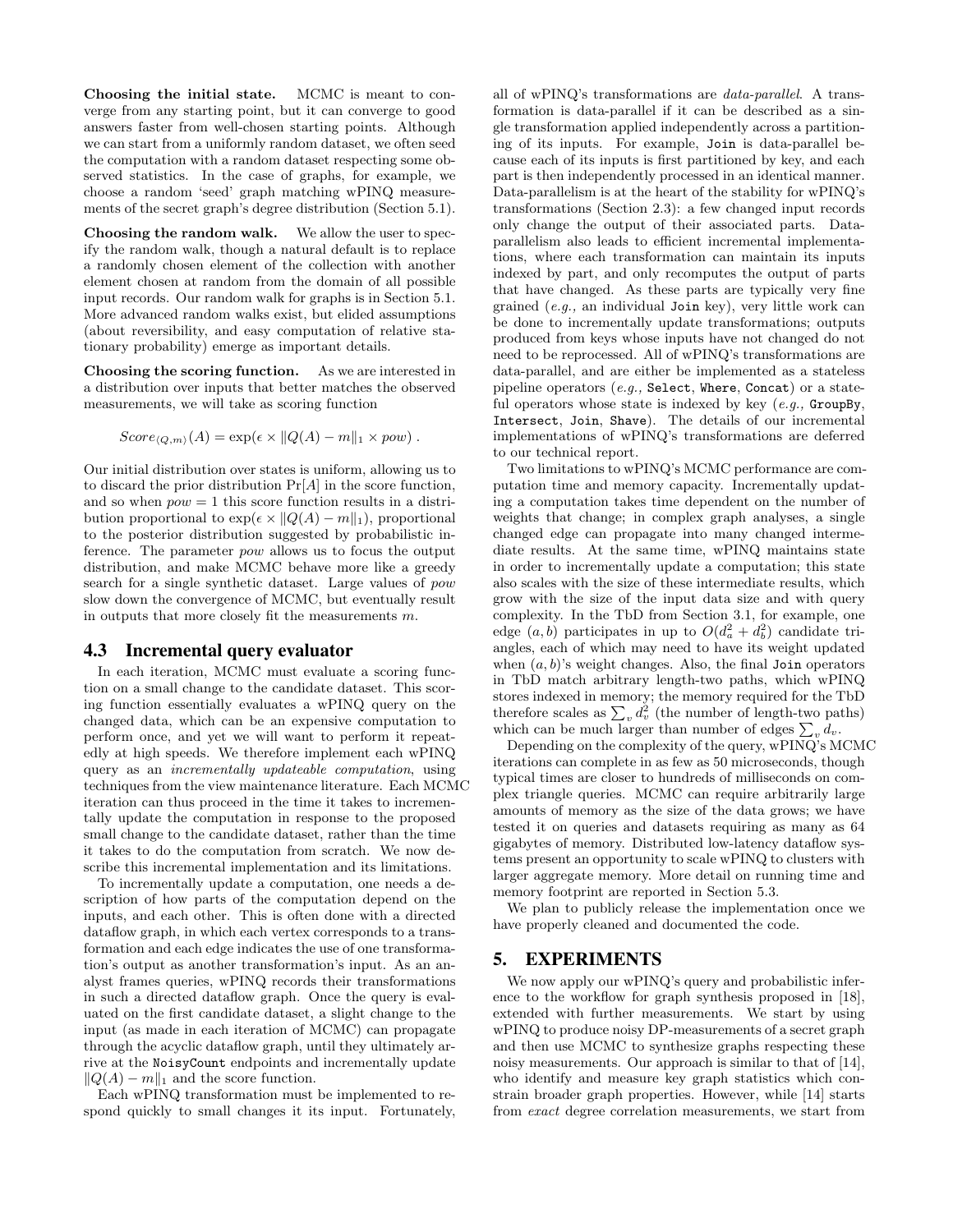| Graph           | Nodes  | Edges     | $d_{\rm max}$ |           | $\boldsymbol{r}$ |
|-----------------|--------|-----------|---------------|-----------|------------------|
| $CA-GrQc$       | 5.242  | 28,980    | 81            | 48,260    | 0.66             |
| $CA-HepPh$      | 12,008 | 237,010   | 491           | 3,358,499 | 0.63             |
| $CA-HepTh$      | 9.877  | 51,971    | 65            | 28,339    | 0.27             |
| Caltech         | 769    | 33,312    | 248           | 119,563   | $-0.06$          |
| Epinions        | 75,879 | 1,017,674 | 3,079         | 1,624,481 | $-0.01$          |
| Random(GrQc)    | 5.242  | 28,992    | 81            | 586       | 0.00             |
| Random(HepPh)   | 11,996 | 237,190   | 504           | 323,867   | 0.04             |
| Random(HepTh)   | 9,870  | 52,056    | 66            | 322       | 0.05             |
| Random(Caltech) | 771    | 33,368    | 238           | 50,269    | 0.17             |
| Random(Epinion) | 75,882 | 1,018,060 | 3,085         | 1,059,864 | 0.00             |

Table 1: Graph statistics: number of triangles  $(\Delta)$ , assortativity  $(r)$ , and maximum degree  $d_{\text{max}}$ .

DP measurements of degree correlation that can be noisy and inconsistent. In [18], we presented several positive results of applying our platform to this problem, generating synthetic graphs that respect degree distribution and/or joint degree distribution of a private graph. We do not reproduce these results here; instead, we present new results for the more challenging problem of counting triangles.

We start by presenting experiments on symmetric directed graphs with where the total privacy cost is a constant times  $\epsilon$  where  $\epsilon = 0.1$  and MCMC parameter  $pow = 10,000$  (see Section 4.2). We investigate the sensitivity of our results to different values of  $\epsilon$  in Section 5.3, and then close the loop on the discussion in Section 4.3 by experimenting with the scalability of our platform.

### 5.1 A workflow for graph synthesis (from [18])

To provide necessary background, we briefly reproduce the description of the workflow for graph synthesis that we sketched in [18]. The workflow begins with the analyst's wPINQ queries to the protected graph. Once the queries are executed and noisy measurements are obtained, the protected graph is discarded. Graph synthesis proceeds, using only the noisy measurements, as follows:

Phase 1. Create a "seed" synthetic graph. In [18] we showed wPINQ queries and regression techniques that result in a highly accurate  $\epsilon$ -differentially private degree sequence. We then seed a simple graph generator that generates a random graph fitting the measured  $\epsilon$ -DP degree sequence. This random graph is the initial state of our MCMC process.

Phase 2. MCMC. The synthetic graph is then fit to the wPINQ measurements, using MCMC to search for graphs that best fit the measurements. Starting from our seed graph, we use an edge-swapping random walk that preserves the degree distribution of the seed synthetic graph; at every iteration of MCMC, we propose replacing two random edges  $(a, b)$  and  $(c, d)$  with edges  $(a, d)$  and  $(c, b)$ . As MCMC proceeds, the graph evolves to better fit the measurements.

# 5.2 Evaluating Triangles by Degree (TbD)

Our goal is now to combine MCMC with measurements of third-order degree correlations in order to draw inferences about graph properties we are not able to directly measure: specifically, assortativity r and the number of triangles  $\Delta$ . We find that it can be difficult to exactly reconstruct detailed statistics like the number of triangles with specified degrees, but that these measurements nonetheless provide information about aggregate quantities like r and  $\triangle$ .

We start by considering generating synthetic graphs using our triangles by degree (TbD) query described in Section 3.1. While this query has appealing bounds for small



Figure 3: Behavior of the TbD query with and without bucketing for CA-GrQc. The values on CA-GrQc are  $r = 0.66$ ,  $\triangle = 48,260$  and on the sanity check  $r = 0.0$ ,  $\Delta = 586$ . Bucketing substantially improves accuracy.

count perturbed by noise proportional to  $6(d_a^2 + d_b^2 + d_c^2)/\epsilon$ . For large degrees, many of which will not occur in the secret graph, the results are almost entirely noise. Unable to distinguish signal from noise, MCMC makes little progress.

Fortunately, the flexibility of our workflow allows for a simple remedy to this problem: instead of counting each degree triple individually, we first group triples into buckets with larger cumulative weight. The noise added to each bucket remains the same, but the weight (signal) in each bucket increases, which enables MCMC to distinguish graphs with different numbers of triangles at similar degrees.

The following modification to the code in Section 3.1 replaces each degree by the floor of the degree divided by  $k$ , effectively grouping each batch of  $k$  degrees into a bucket:

# var degs = edges. GroupBy(e => e.src,  $1 =$ > 1. Count()/k);

MCMC will automatically aim for synthetic graphs whose bucketed degree triples align with the measurements, without any further instruction about how the degrees relate.

Experiments. We experiment with our workflow using the graph CA-GrQc [11] (see statistics in Table 1). We first generate the 'seed' synthetic graph that is fit to wPINQ measurements of (a) degree sequence, (b) degree complementary cumulative density function, and (c) count of number of nodes (see [18] for details); the privacy cost of generating the seed synthetic graph is  $3\epsilon = 0.3$ . MCMC then fits the seed graph to TbD measurements with privacy cost  $9\epsilon = 0.9$  for  $\epsilon = 0.1$ , so the total privacy cost of this analysis is  $0.9 + 0.3 = 1.2$ .

Table 11 Geopha training in equilibration and the state of training in the state of training in the state of training in the state of training in the state of the state of the state of the state of the state of the state Figure 3 shows MCMC's progress (after  $5 \times 10^6$  steps), plotting the number of triangles  $\Delta$  and the assortativity r in the synthetic graph as MCMC proceeds. Figure 3 also plots MCMC's behavior when the secret graph is "Random(GrQc)", a random graph with the same degree distribution as CA-GrQc but with very few triangles, used to see if MCMC can distinguish the two. The figures reveal that MCMC is only able to distinguish the two graphs when bucketing is used  $(k = 20)$ , but still does not find graphs respecting the input graph properties. This is likely due to a lack of signal in the result of the TbD query, which may be compounded by the approximate nature of MCMC or the restricted random walk we have chosen for it to use.

#### 5.3 Evaluating Triangles by Intersect (TbI)

The TbD query of Section 3.1 has the property that the measurements are relatively easy to interpret, but this does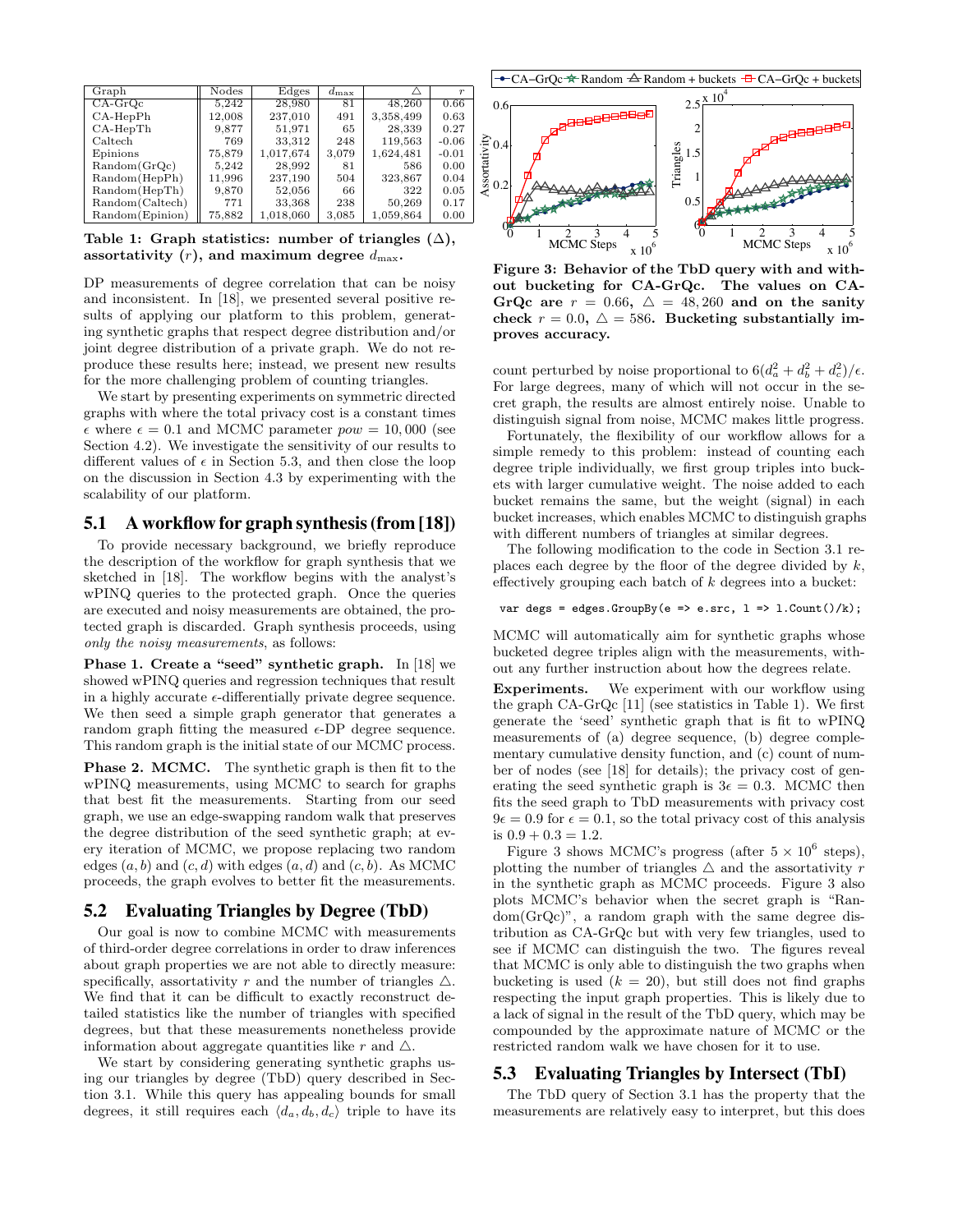

Figure 4: Fitting the number of triangles with TbI,  $5 \times 10^5$  MCMC steps.

|              | $CA-GrOc$     | $CA-HepPh$           | $CA-HeD$      | Caltech           |
|--------------|---------------|----------------------|---------------|-------------------|
| Seed<br>MCMC | 643<br>35.201 | 248.629<br>2.723.633 | 222<br>16.889 | 45.170<br>129.475 |
| Truth        | 48.260        | 3,358,499            | 28.339        | 119.563           |

Table 2:  $\Delta$  before MCMC, after  $5 \times 10^6$  MCMC steps using TbI, and in the original graph.

not neccesarily translate into good performance. We now consider an alternate query, whose results are harder to interpret directly, but that gives much better results when run through our MCMC workflow. The query, Triangles By Intersect (TbI) measures a single quantity related to the number of total triangles, reducing the amount of noise introduced. The algorithm is again based on the observation a triangle abc exists if and only if both of the length-two paths abc and bca exist. This time, however, we create the collection of length two paths, and intersect it with itself after appropriately permuting each path:

// form paths (abc) for a != c with weight 1/db var paths = edges.Join(edges, x => x.dst, y => y.src, (x,y) => new Path(x, y)) .Where(p => p.a != p.c); //rotate paths and intersect for triangles var triangles = paths.Select(x => rotate(x)) .Intersect(paths); //count triangles all together var result = triangles.Select(y => "triangle!")

Deferring the analysis of weights to our technical report, we state the value TbI produces before wPINQ applies noise:

$$
\sum_{\Delta(a,b,c)} \min\{\frac{1}{d_a}, \frac{1}{d_b}\} + \min\{\frac{1}{d_a}, \frac{1}{d_c}\} + \min\{\frac{1}{d_b}, \frac{1}{d_c}\} \tag{4}
$$

.NoisyCount(epsilon);

TbI uses the input dataset four times, incurring a privacy cost of  $4\epsilon$ , which is less than the  $9\epsilon$  incurred by TbD.

Notice that the TbI outputs only a single noised count, rather than counts by degree. While this single count might be difficult for a human to interpret, it contains information about triangles, and MCMC will work towards finding a synthetic graph that fits it.

Experiments. In Figure 4, we plot the number of triangles  $\Delta$  versus the number of iterations of MCMC (5  $\times$  10<sup>5</sup>)

steps) for synthetic graphs generated from our workflow, on both actual and random graphs. We generated the seed graphs as in Section 5.2 with privacy cost  $3\epsilon = 0.3$ . The TbI query has privacy cost  $4\epsilon = 0.4$ , and so the total privacy cost is  $7\epsilon = 0.7$ . We see a clear distinction between real graphs and random graphs; MCMC introduces triangles for the real graphs as appropriate, and does not for the random graphs. Table 2 reports the initial, final, and actual number of triangles for an order of magnitude more MCMC steps.

There is still room to improve the accuracy of triangle measurement using these techniques, but our results do show that even very simple measurements like TbI, which provide little direct information about the number of triangles, can combine with degree distribution information to give nontrivial insight into quantities that are not easily measured directly. wPINQ allows us to experiment with new queries, automatically incorporating the implications of new measurements without requiring new privacy analyses for each new query.

Different values of  $\epsilon$ . We repeated the previous experiment with different values of  $\epsilon \in \{0.01, 0.1, 1, 10\}$  (for total privacy cost  $7\epsilon$ ). For brevity, we present results for the CA-GrQc graph and the corresponding random graph Random(GrQc) in Figure 5. We see that the choice of  $\epsilon$  does not significantly impact the behavior of MCMC, maintaining roughly the same expected value but with increases in variance for larger values of  $\epsilon$  (*i.e.*, noisier queries). MCMC remains well-behaved because the "signal" in the TbI query over the GrQC graph (*i.e.*, the value of equation  $(4)$ ) is large enough to be distinguished from both random noise and the signal in a random graph.

Scalability analysis. We now experiment with TbI using larger datasets, to provide insight into the running time and memory requirements of our approach. The memory requirements should grow with  $O(\sum_{v \in G} d_v^2)$ , as these are the number of candidate triangles (Section 4.3). The running time should increase with the skew in the degree distribution, as each edge is incident on more candidate triangles.

To verify the scaling properties of TbI, we use five synthetic graphs drawn from the Barabàsi-Albert distribution. Barabàsi-Albert graphs follow a power law degree distribution (similar to some social networks) and the generation process uses a preferential attachment model. We fix the number of nodes at 100, 000 and edges at 2M and change the degree of highest-degree nodes by increasing "dynamical exponent" of the preferential attachment [1] as  $\beta \in$ {0.5, 0.55, 0.6, 0.65, 0.7}. Experimental results are in Fig-



Figure 5: Testing TbI with different values of  $\epsilon$ ; error bars show standard deviation based on 5 repeated experiments. Total privacy cost for each query is  $7\epsilon$ . The position of the measurements on the x-axis have been randomized for better visualization.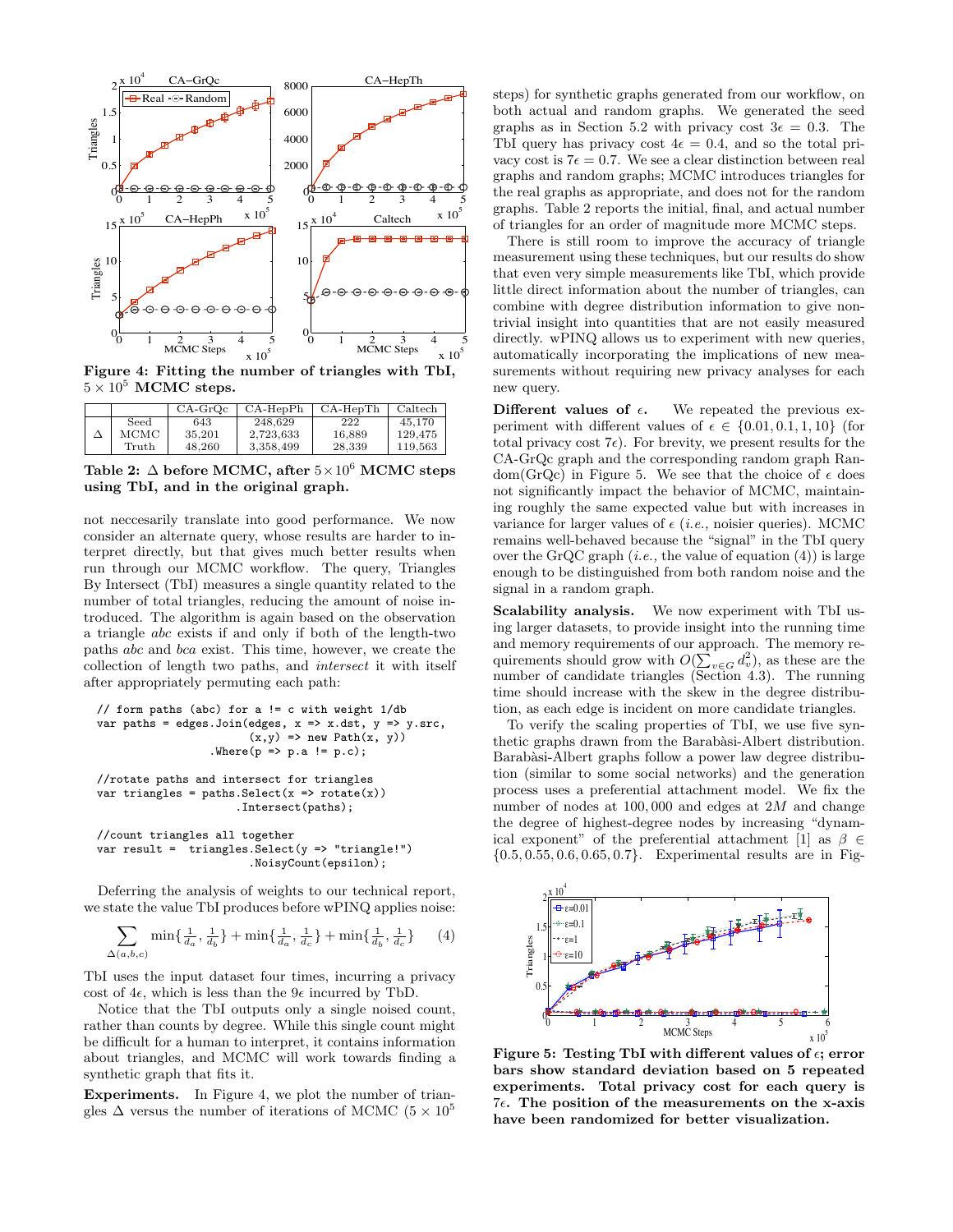

Figure 6: Running time and MCMC step/second for TbI computed on Barabàsi-Albert graphs with 100K nodes, 2M edges, and dynamical exponent of  $\beta \in \{0.5, 0.55, 0.6, 0.65, 0.7\}$  (left). TbI behavior on the epinions graph (right).

ure 6. As  $\sum_{v \in G} d_v^2$  increases from about 71M (for the graph with  $\beta = 0.5$ ) to 119M (for  $\beta = 0.7$ ), the memory required for MCMC increases. Meanwhile computation rate, i.e., MCMC steps/second, decreases. Our platform can perform approximately 80 MCMC steps/second on the "easiest" ( $\beta = 0.5$ ) graph using about 25Gb of RAM. For the most difficult graph ( $\beta = 0.7$ ), it can perform about 25 MCMC steps/second using over 45Gb of RAM.

We conclude the scalability analysis with a performance evaluation of TbI on Epinions [21], see Table 1. While Epinions has about half the number of edges as the most difficult Barabàsi-Albert graphs we tried  $(\beta = 0.7)$ , the quantity  $\sum_{v \in G} d_v^2 = 224$ M for Epinions is almost double that of the Barabàsi-Albert graph, making Epinions the most difficult graph we tried on our platform. To work with Epinions, we needed over 50GB of memory, and computation ran no faster than 10 MCMC steps/second. As usual, we experimented with this graph and a random graph with the same distribution but less triangles (statistics in Table 1). We run the MCMC for 100, 000 steps and compute the number of triangles every 10, 000 steps (Figure 6).

# 6. RELATED WORK

Bypassing worse case sensitivity. Since the introduction of differential privacy [4], there have been several approaches bypassing worst-case sensitivity [2,10,17,19]. In the smooth sensitivity framework [17], one adds noise determined from the sensitivity of the specific input dataset and those datasets near it. While these approaches can provide very accurate measurements, they typically require custom analyses and can still require large noise to be added even if only a few records in the dataset lead to worst-case sensitivity. Weighted datasets allow us to down-weight the specific records in the dataset that lead to high sensitivity, leaving the benign component relatively untouched.

New approaches [2, 10] have surmounted sensitivity challenges by discarding portions of the input dataset that cause the sensitivity to be too high; for example, node-level differential privacy can be achieved by trimming the graph to one with a certain maximum degree and then using worst-case sensitivity bounds. Our approach can be seen as a smoother version of this; we scale down the weights of portions of the input dataset, instead of discarding them outright.

An alternate approach relaxes the privacy guarantee for the portions of the input dataset that cause sensitivity to be high. Investigating joins in social graphs, Rastogi et al. [19] consider a relaxation of differential privacy in which more information release is permitted for higher degree vertices. Our approach can be seen as making the opposite compromise, sacrificing accuracy guarantees for such records rather than privacy guarantees.

In [12,13] the authors use weighted sums with non-uniform weights to optimize collections of linear (summation) queries. While this is a popular class of queries, their techniques do not seem to apply to more general problems. With weighted datasets we can design more general transformations (e.g., Join, GroupBy) that are crucial for graph analysis but not supported by [12, 13].

Languages. Languages for differentially private computation started with PINQ [15], and have continued through Airavat [22], Fuzz [5, 6], and GUPT [16]. To the best of our knowledge, none of these systems support data-dependent rescaling of record weights. Although Fuzz does draw a uniform rescaling operator (the "!" operator) from work of Reed and Pierce [20], the programmer is required to specify a uniform scaling constant for all records (and is essentially equivalent to scaling up noise magnitudes).

Privacy and graphs. Bespoke analyses for graph queries that provide edge-level differential privacy have recently emerged, including degree distributions [7], joint degree distribution (and assortativity) [23], triangle counting [17], generalizations of triangles [9], and clustering coefficient [24]. New results have emerged for node-level differential privacy as well  $[2, 3, 10]$ . Of course, any wPINQ analysis can be derived from first principles; our contribution over these approaches is not in enlarging the space of differentially private computation, but rather in automating proofs of privacy and the extraction of information.

[8] covers other graph analyses that satisfy privacy definitions that may not exhibit the robustness of DP.

Bibliographic note. As we mentioned throughout, our earlier workshop paper [18] sketched our workflow and presented preliminary results showing how it could be used to synthesize graphs that respect degree and joint-degree distributions. This paper is full treatment of our platform, showing how weighted transformation stability can form the basis of an expressive declarative programming language wPINQ, and presenting our incremental query processing engine for probabilistic inference. We also present new algorithms and experiments related to counting triangles and squares.

# 7. CONCLUSIONS

We have presented our platform for differentially-private computation that consists of a declarative programming language, wPINQ, and an incremental evaluation engine that enables MCMC methods to synthesize representative datasets. wPINQ is based on an approach to differentially-private computation, where data, rather than noise, is calibrated to the sensitivity of query. Specifically, wPINQ works with weighted datasets so that the contribution of specific troublesome records that can harm privacy  $(e,q, e)$ , edges incident on high-degree nodes) are smoothly scaled down. We have specialized our platform to private analysis of social graphs, and discussed how it can simplify the process, both by automating the proofs of privacy and the extraction of information needed for generating synthetic graphs. While we have cast a number of analyses as queries in wPINQ and evaluated their performance, the analyses we have shown